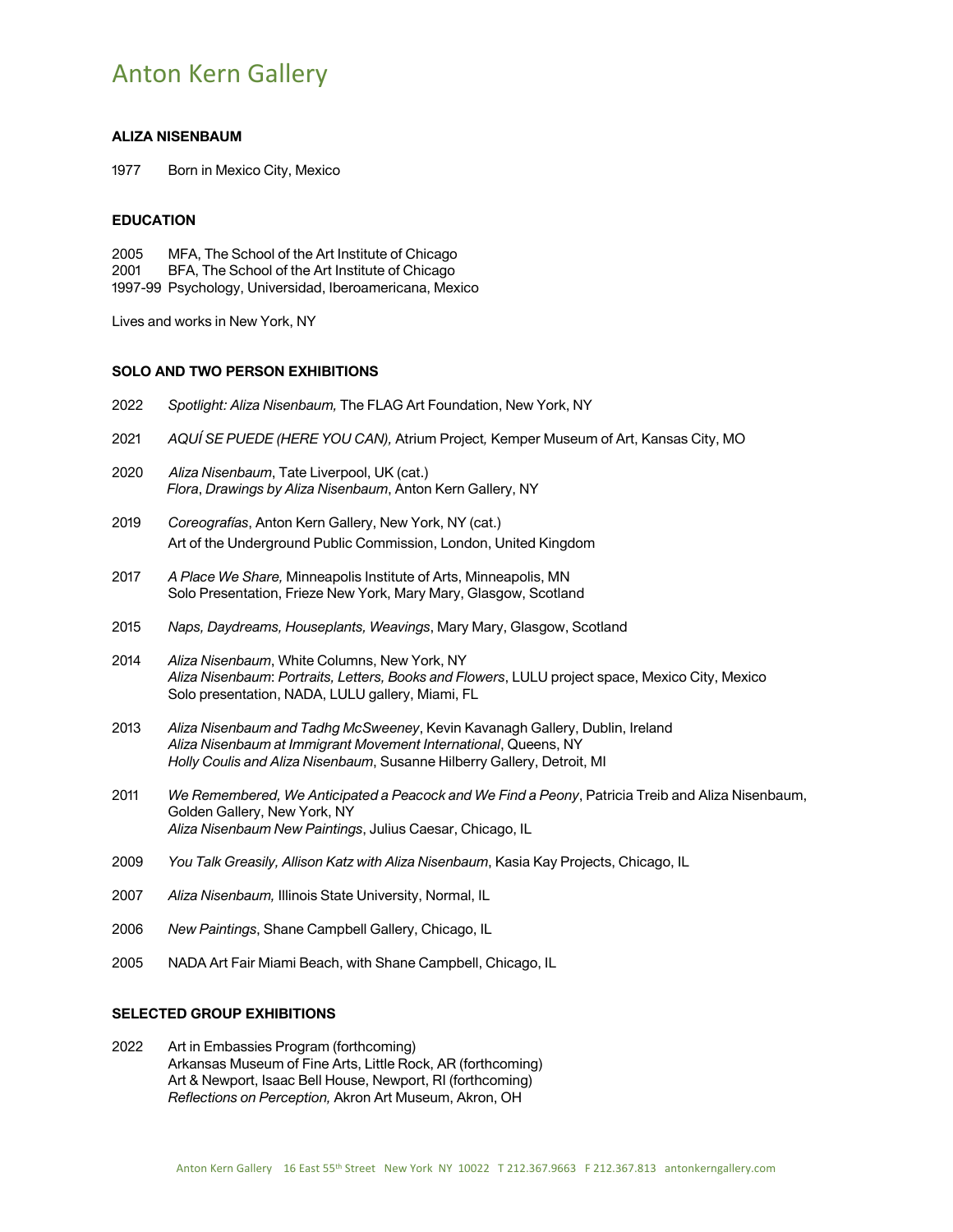- 2021 *Picturing Motherhood Now*, Cleveland Museum of Art, Cleveland, OH (cat.) *Tales of Manhattan,* Anton Kern Gallery, New York, NY *Senses of Brown*, curated by César García-Alvarez, Armory Access: Curated (Online Viewing Room) *an ego of her own*, kaufmann repetto, New York, NY *an ego of her own*, kaufmann repetto milano, Milan, Italy
- 2020 *NOW ON VIEW AT 16 EAST 55TH STREET,* Anton Kern Gallery, New York, NY *Old Technology,* Anton Kern Gallery, New York, NY *Some Day is Now: Women, Art & Social Change*, New Britain Museum of American Art, New Britain, CT *100 Drawings from Now*, The Drawing Center, New York, NY *Nine Lives,* Rennaissance Society, Chicago, IL  *New Americans*, Palo Alto Center, Palo Alto, CA *Histroias da Dança,* Museu de Arte de São Paulo, São Paulo, Brazil *Portraits Forever,* Tajan, Paris *Catalyst: Art and Social Change,* Gracie Mansion Conservancy, New York, NY
- 2019 *When Home Won't Let You Stay, Migration Through Contemporary Art*, ICA Boston; Minneapolis Institute of Art; The Cantor Center, Stanford University *City Prince/ess DHAKA, LAGOS, MANILA, MEXICO CITY and TEHRAN*, Palais de Tokyo, Paris, France *The Warmth of Other Suns*, Phillips Collection, Washington D.C., organized in conjunction with the New Museum, New York, NY *Stains on a Decade*, Josh Lilley, London, UK *Let me Tell you a Story*, Arts Club London, London, UK
- 2018 *One Day at a Time*, Museum of Contemporary Art, Los Angeles, CA *Visible Women*, Norwich Castle Museum & Art Gallery, Norwich, UK *10,* Anton Kern Gallery, New York, NY *The Lulelial II: A Low Hanging Fruit*, Lulu, Mexico City, MX
- 2017 *Whitney Biennial,* Whitney Museum of American Art, New York, NY *The New York Times,* The Flag Art Foundation, New York, NY *American Genre: Contemporary Painting,* ICA at MECA, Portland, ME *The Florine Stettheimer Collapsed Time Salon,* organized by Jeffrey Deitch, Armory Fair, New York, NY
- 2016 *Intimisms,* co-curated by Aliza Nisenbaum and David Norr, James Cohan Gallery, New York, NY *As if in a Foreign Country,* Galerie Nachst St. Stephen Rosemary Schwartzwalder, Vienna, Austria *A Change of Heart*, Hannah Hoffmann Gallery, Los Angeles, CA *Artist in Residency Biennial*, University of Tennessee, Knoxville, TN *Domestic Appendices, Aliza Nisenbaum, Patrizio Di Massimo, Marco Palmieri*, T-293, Rome, Italy
- 2015 *Intimacy in Discourse: Reasonable and Unreasonable Sized Paintings Part II,* curated by Phong Bui, SVA Chelsea gallery, New York, NY *Homeful of Hands*, London, UK *Figuratively,* curated by Matthew Higgs, Wilkinson Gallery, London, UK *Biennial of the Americas,* MCA Denver Museum, Denver, CO *White Columns Benefit,* White Columns, New York, NY *You Don't Bring Me Flowers,* 68 Projects, Berlin, Germany
- 2014 *Work*, Slopes Gallery, Melbourne, Australia *Quality of Life, Recent Rema Hort Mann Grantees*, BOSI Contemporary, New York, NY *Agents of Change,* ASF, Mexico City, MX *Art and Social Justice,* LGCC, New York, NY *The Last Brucennial*, New York, NY
- 2013 *The Rema Hort Mann Foundation 2013 Grantees*, Taymour Grahne Gallery, New York, NY *Splonk!,* curated by Holly Coulis, 106 Green Gallery, Brooklyn, NY *Buy What you Love, Rema Hort Mann Foundation Benefit,* Bleecker Street Arts Club, New York, NY *Imago Mundi,* Fondazione Querini Stampalia, Collateral Event of the 55 Venice Biennale, Venice, Italy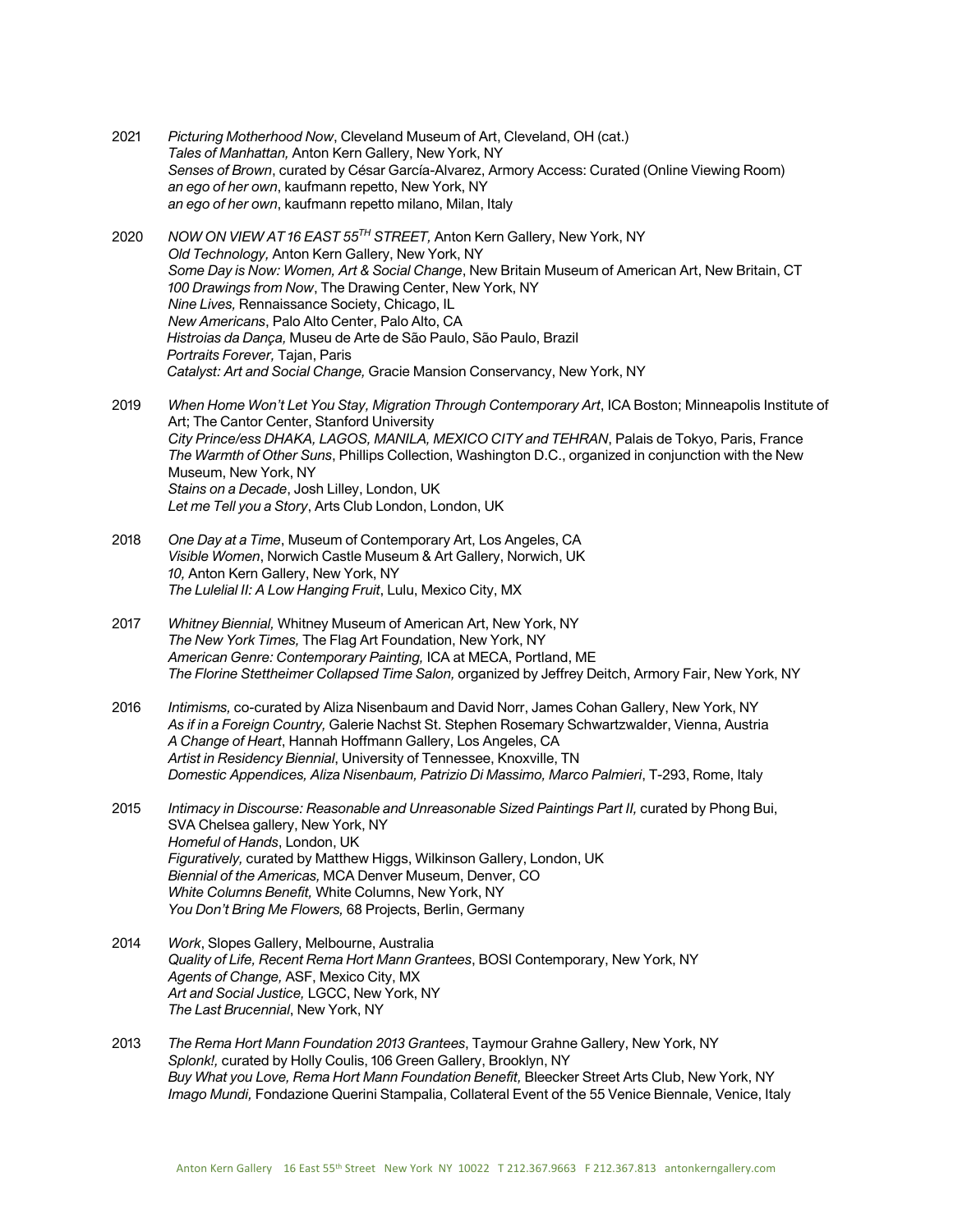*Young New Yorkers* Benefit Auction, Allegra La Viola Gallery, New York, NY *Selective Perspectives,* Kevin Kavanagh Gallery, Dublin, Ireland *The Secret Life of Plants,* Princeton University School of Architecture, Princeton, NJ

- 2012 *XV Rufino Tamayo Painting Biennial,* Museo Tamayo Arte Contemporáneo, Mexico City; Museo de Arte Contemporáneo de Oaxaca; Museo Chihuahuense de Arte Contemporáneo Casa Redonda; Instituto Tamaulipeco para las Artes y Culturas; Galería del Sistema Municipal de Arte y Cultura de Celeya, **Guanajuato** *Michelle Grabner, the Inova Survey,* University of Wisconsin, Milwaukee, WI *Resistencia,* Diagrama, Mexico City, MX *Renaissance Society Benefit Auction Honoring Susanne Ghez,* Chicago, IL *Daily,* collaboration between SOMA México and Beta- Local Puerto Rico, Poli-Grafic Triennial of Puerto Rico
- 2011 *Why did the chicken cross the road? Original Jokes about the Suburban and the Poor Farm by the artists who have exhibited there,* Green Gallery, Yale School of Art, New Haven, CT *The Great Poor Farm Experiment III,* curated by Michelle Grabner, The Poor Farm, Little Woof, WI *Why is This Here?* curated by Jennifer Salomon and Deirdre O'Dwyer, 224 Washington Av, Brooklyn NY *Chain Letter,* Samson Projects, Boston MA
- 2010 *Help Art Heal,* Benefit Show and Auction, Evanston, IL
- 2009 *Fest Fest,* Julius Caesar, Chicago, IL *Cadaver Corpse,* Gallery 1026, Philadelphia and Chicago, IL
- 2008 *Bauhaus Art Show,* Guertin Graphics, Chicago, IL
- 2007 *Fifths,* Swinger Gallery, Vienna, Austria *Jesse Chapman, Aliza Nisenbaum, William J. O'Brien*, Shane Campbell, Chicago, IL NADA Art Fair Miami Beach, with Shane Campbell, Chicago, IL *Handcrafted Optimism,* Tony Wight / Bodybuilder & Sportsman Gallery, Chicago, IL *Group Show,* Gahlberg Gallery, College of DuPage, Glen Ellyn, IL
- 2006 *Bentnames,* 50/50 Gallery, Chicago, IL *Slowness,* Heaven Gallery, Chicago, IL *Believers*, curated by Michelle Grabner, Hudson Franklin, New York, NY
- 2005 *Slow Down: Contemporary Abstraction from Chicago*, The University of Texas, Austin, TX *Sarah Lobb, Aliza Nisenbaum, Noah Rorem*, Shane Campbell Gallery, Chicago, IL *Lookers*, Heaven Gallery, Chicago, IL *MFA Thesis Exhibition*, Gallery 2, The School of the Art Institute of Chicago, IL *Nova Young Art Fair*, Dan Devening Projects + Editions, Chicago, IL
- 2002 *Patricia Treib, Aliza Nisenbaum, Luis Romero*, curated by Susanna Coffey, 418 Clark Street, Chicago, IL

#### **BIBLIOGRAPHY**

2022 Sheets, M. Hilarie, "Ready When You Are, Terminal C Is Now an Art Destination," *The New York Times,* June 1, 2022

Liu, Jasmine, "New LaGuardia Terminal Will Feature Art by Six New York Artists," *Hyperallergic,* February 23, 2022

Murray, Christian, "Six NYC Artists Commissioned to Create Large-Scale Installations at LaGuardia Airport's Terminal C," *Astoria Post,* February 23, 2022

Solomon, Tessa, "Six New York Artists Tapped to Revamp LaGuardia's Delta Terminal," *Artnews,* February 23, 2022

"Rashid Johnson, Aliza Nisenbaum, Virginia Overton and other artists to create works for New York's LaGuardia airport," *The Art Newspaper,* February 22, 2022

Sheets, M. Hilarie, "La Guardia's New Delta Termninal to be Defined by New York Artists", *The New York Times,* February 22, 2022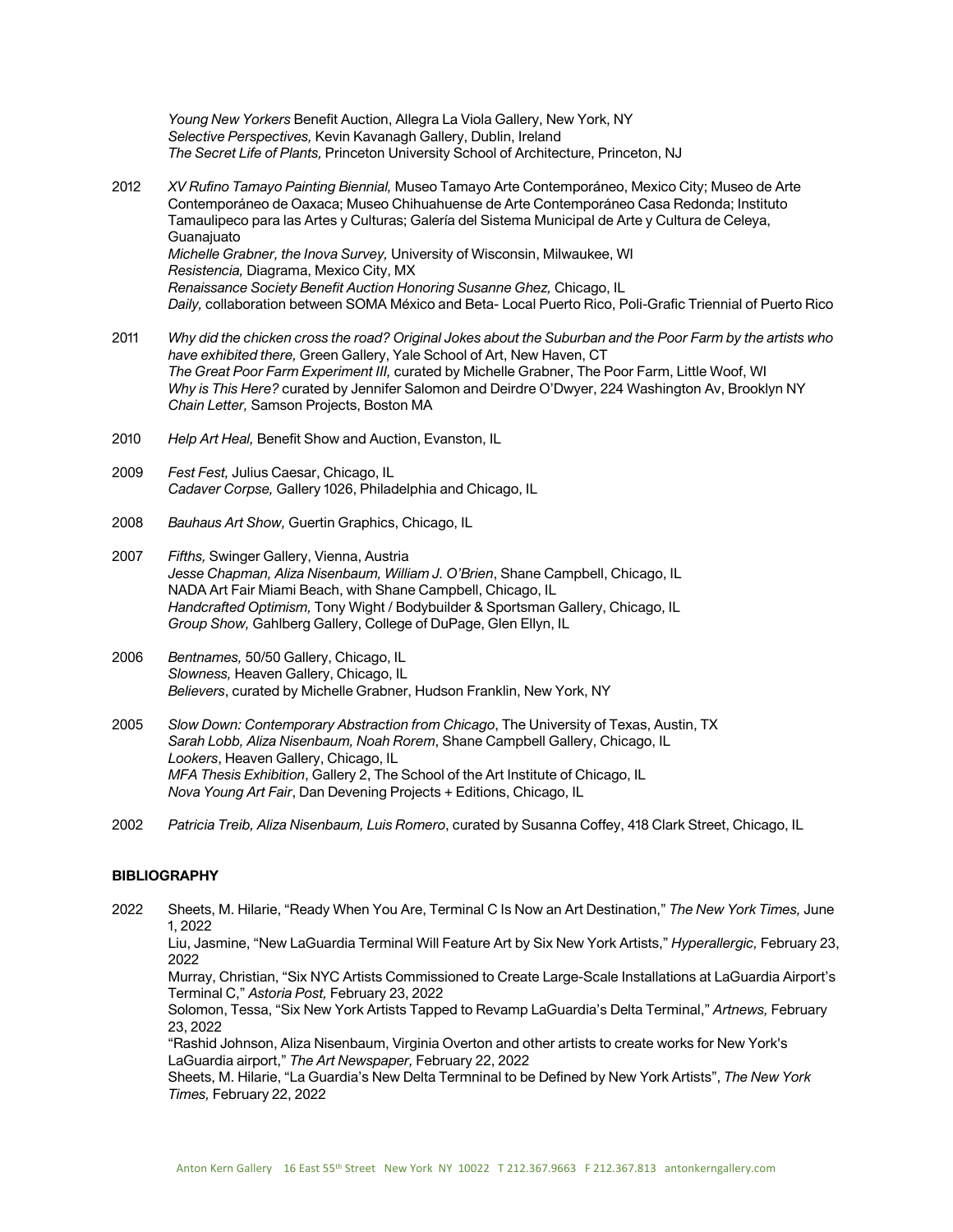Brown, Robert, "**'**Aliza Nisenbaum: Aquí Se Puede (Here You Can)' at Kemper Museum of Contemporary Art", *KC Studio,* February 21, 2022

Spencer, Laura, "Kansas City's salsa community dances into the spotlight at Kemper Museum of Contemporary Art," *kcur 893*, January 21, 2022

2021 Dreskin, Jeanne, "Caring for a Living: Aliza Nisenbaum's NHS Portraits," *LA Review of Books,* November 10, 2021

Hudson, Suzanne, "Contemporary Painting," *World of Art*, *Thames & Hudson*, 2021

Green, Tyler and Nisenbaum, Aliza. "No. 522: Aliza Nisenbaum, The Getty's New Bassono", *The Modern Art Notes Podcast*, November 4, 2021

Murphy, Rachel, "The Kemper Museum of Contemporary Art Brings Patrons Inside the Exhibit," *In Kansas City,* November 3, 2021

"Editor's Picks: 9 Events for Your Art Calender, From a Talk About Chinatown's Art and Activism to a Show of Surreal Cat Art: **'**Virtual Artist Talk: Aliza Nisenbaum" at the Kemper Museum of Contemporary Art, Kansas City, Missouri'", *artnet news*, August 17, 2021

Gozansky, Shana, "My Art Book of Friendship," *Phaidon,* 2021

Cornejo Villavicencio, Karla."After My Father Left, I Watched my Undocumented Mother Reinvent Herself," Harpers Bazar, April 2021

"Cultural Front Line," *BBC World Service*, January 30, 2021

Flores Soto, Alondra. "Mexicana Rinde Colorido Tributo a Trabajadores de un Hospital en Liverpool," *La Jordana,* January 17, 2021

"Artist captures stunning images of UK nurses, doctors fighting coronavirus," *Xinhua Net,* January 16, 2021 "Portraits of hope among NHS staff," *British Medical Journal,* January 6, 2021 "Aliza Nisenbaum at Tate Liverpool," *Arts Summary*, January 4, 2021

"Sueños en Colores", Border Kindness Coloring Book for women and asylum seeking girls, Mexicali, MX

2020 "Aliza Nisenbaum's Touching Portraits of NHS Workers at Tate Liverpool," *Widewalls,* December 28, 2020 Caccia, Eduardo. *"Retrato Hablado," Reforma*, December 27, 2020

"Arrowe Park worker stars in Tate portrait exhibition," *Wirral Globe,* December 23, 2020

"Aliza Nisenbaum's Portraiture of the Pandemic", *Art & Object,* December 18, 2020

"Liverpool Events," *Culture Liverpool,* December 17, 2020

"LUHFT staff star in new Tate Liverpool exhibition," *Liverpool University Hospital*, December 17, 2020 "Tate Liverpool Exhibition captures Covid frontline staff on Canvas," *Arts City Liverpool,* December 17, 2020 "Exhibition at Tate Liverpool brings together new and existing work by Aliza Nisenbaum," *ArtDaily*, December

17, 2020

"Aliza Nisenbaum: Portraits That Subvert Traditions–Tate Liverpool," *Artlyst*, December 17, 2020 "Bagpipes v Covid: Aliza Nisenbaum's glowing tributes to the pandemic frontline," *The Guardian*, December 17, 2020

*Morning Star,* December 16, 2020

*"*Tate Liverpool NHS key worker exhibition by Aliza Nisenbaum," *Scottie Press*, December 16, 2020 *"*Curator interviewed on mid-morning show,*" BBC Radio Merseyside,* December 16, 2020

"Professor Calum Semple honoured in new Tate Liverpool portrait exhibition," *University of Liverpool,* December 15, 2020

*"Arrowe Park nurse among NHS stars of new Tate Liverpool exhibition," Heswall Nub News,* December 15, 2020

*i (The paper for today),* December 15, 2020

*Glasgow Gazette,* December 14, 2020

Radio News Bulletin, *BBC Radio Merseyside,* December 14, 2020

Radio News Bulletin, *Heart Radio,* December 14, 2020

Radio News Bulletin, *Radio City Talk,* December 14, 2020

Radio News Bulletin *BBC Oxford,* December 14, 2020

Radio News Bulletin *BBC Radio Coventry,* December 14, 2020

Radio News Bulletin *BBC Radio Cumbria,* December 14, 2020

Radio News Bulletin *BBC Radio 5 Live,* December 14, 2020

Radio News Bulletin *BBC Radio 2,* December 14, 2020

"Interview with Helen Legg," *BBC Radio Merseyside,* December 14, 2020

"Front Row: John le Carré remembered; The Pin - comedy duo; Aliza Nisenbaum at Tate Liverpool," *BBC Radio 4 Front Row,* December 14, 2020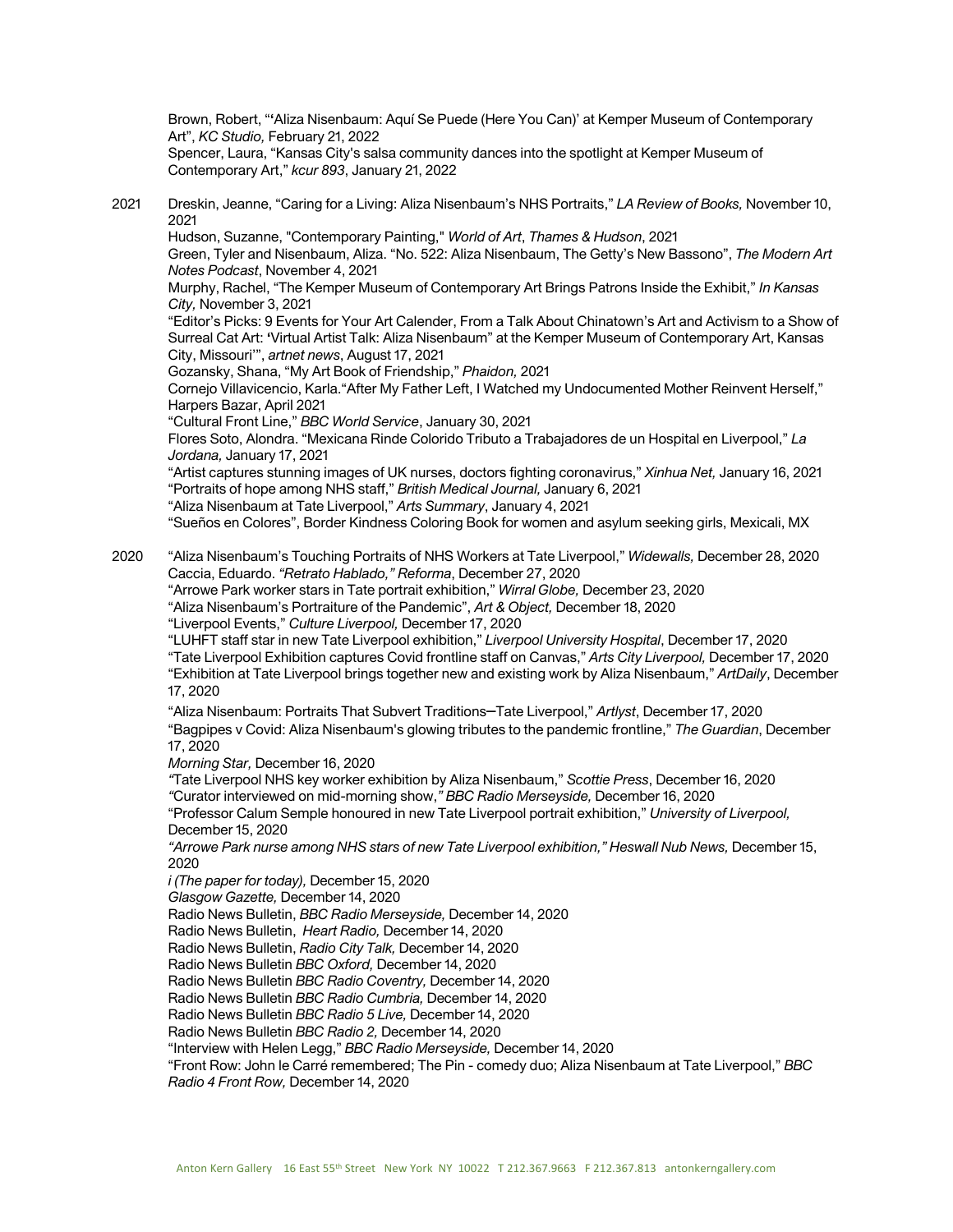"Coronavirus: artist celebrates key workers in Tate Liverpool exhibition | 5 News," *Channel 5 News,* December 14, 2020

TV Interview *Liverpool TV,* December 14, 2020

TV Interview *BBC North West Tonight late news,* December 14, 2020

TV Interview *BBC North West Tonight Evening news,* December 14, 2020

TV Interview with Andy Bonner *ITV News Granada Evening news,* December 14, 2020

TV Interview *ITV News Granada morning press,* December 14, 2020

"Nhs workers star in new Tate Liverpool portrait exhibition," *The Guide Liverpool,* December 14, 2020 "Covid-19: Artist honours 'life on the line' NHS workers at Tate Liverpool Covid-19: Artist honours 'life on the line' NHS workers at Tate Liverpool," *BBC News,* December 14, 2020

"Aliza Nisenbaum estrena exposicion en la Tate de Liverpool sobre los heroes de la pandemia," *FreeStyle,* December 14, 2020

"Aliza Nisenbaum, muralista mexicana, rinde homenaje médicos en Londres," *Diario Judio,* December 14, 2020

"NHS workers star in portrait exhibition," *Press Association,* December 14, 2020

*The Sunday Telegraph,* December 13, 2020

"Monstrous lemons, sea serpents and expressive Emin – the week in art," *Guardian,* December 11, 2020 Tucker, Joan. "El Arte de Insta" *Harpers Bazar Art Mexico,* December, 2020

"Art Diary: Aliza Nisenbaum" *Apollo*, December 11, 2020

"Aliza Nisenbaum" *Apollo The International Art Magazine*, December 11, 2020

"Belleza con etica," *Harper's Bazaar - Spain*, December 9, 2020

"Nisenbaum, Hace un Homenaje Al Personal De Salud Para la Tate Liverpool," *Radio Noticias,* December 9, 2020

"Artist's tribute to our NHS heroes," *Liverpool Echo*, December 8, 2020

"En el museo Tate de Liverpool, la pintora Aliza Nisembaum homenajea a los médicos que combaten el COVID-19," *Enlace Judio,* December 7, 2020

Bucio, Erika P. "Nisenbaum Toma la Tate," *Reforma,* December 7, 2020

*"*Celebrated Mexican mural painter creates tribute to Liverpool's frontline NHS workers,*" Liverpool Echo,*  December 7, 2020

Jessica Adinda S., Anastasia. "Aliza Nisenbaum Presents The Paintings about Dedication of NHS Workers at Tate Liverpool," *Arts Tribune*, December 5, 2020

"Mexican artist honours Liverpool's Covid key workers," *Jewish Renaissance Magazine,* October 30, 2020 "Team Time Session to feature in exhibition at Tate Liverpool," *Point of Care Foundation,* October 22, 2020

"Liverpool Covid key workers take centre stage in new Tate exhibition," *Arts City Liverpool* October 19, 2020 *"*Tate Liverpool unveils next exhibition which will include paintings of Liverpool's COVID heroes," *The Guide Liverpool,* October 19, 2020

"ARTnews in Brief," *ARTnews* October 19, 2020

*"*NHS key worker commission by Aliza Nisenbaum to be presented at Tate Liverpool,*" Explore Liverpool,*  October 19, 2020

Rix, Juliet. "Aliza Nisenbaum – interview: 'I've found Zoom surprisingly intimate. It's not the same as face-toface but you can get very close to a person,'" *studio international*, October 8, 2020

Wetzler, Rachel. "The Work of Realist Art", *Art in America,* September/October 2020

"Aliza Nisenbaum Interview,"Juliet Rix, Studio International, August 10, 2020

Goldstein, Caroline. "All of These Woman Hide in Some Way': Painter Aliza Nisenbaum on Tutoring Migrants to Express Themselves Through Art," *Artnet,* July 30, 2020

"TATE HAS ANNOUNCED ITS 2021 EXHIBITION HIGHLIGHTS", *FAD Magazine,* July 8, 2020

"Britain And The Caribbean among new Tate exhibition", *Yahoo New*s, July 8, 2020

"Britain And The Caribbean among new Tate exhibition" *Daily Echo,* July 8, 2020

"Britain And The Caribbean among new Tate exhibition" *Saint Helens Star,* July 8, 2020

"Tate Liverpool bringing Lucian Freud show to the North West for the first time in 30 years," *Liverpool Echo* July 8, 2020

Cascone, Sarah. "Stir Crazy Already? Feast Your Eyes on 20 Works of art that Celebrate the Joys of Being at Home", *ArtNet*, March 13, 2020

 "Artist Video series commenting on: Vida Americana: Mexican Muralists Remake American Art 1925-1945", Whitney Museum of American Art (online)

2019 "The Year 2019, as Seen by Five Artists," *The New York Times*, December 3, 2019

"Aliza Nisenbaum: Monograph", published by Hatje Cantz

Grabinsky, Alan. "Mexican-Jewish ARTIST Aliza Nisenbaum on her colorful portraits of 'the other'" *The Times*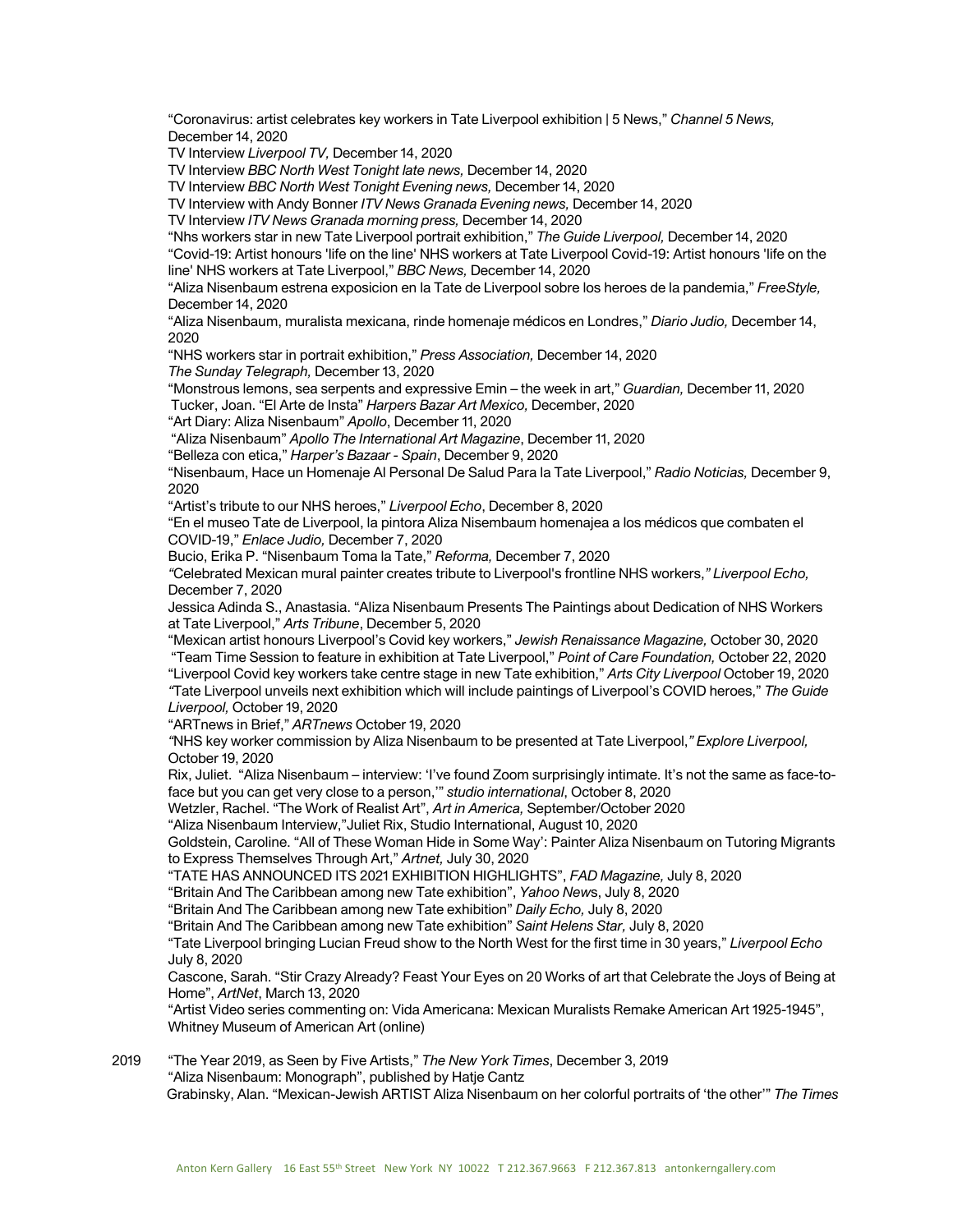*of Israel*, November 21, 2019 Fine, Zachary. "Can Aliza Nisenbaum's Group Portraits Capture the Bonds of Community?," *Art in America*, October 23, 2019 "Una Mexicana en Nueva York, Periodico Reforma", *Cultura*, September 17, 2019 Alipour, Yasi. "Aliza Nisenbaum with Yasi Alipour", The Brooklyn Rail, September 13, 2019 Scott, Andrea. "Aliza Nisenbaum" *The New Yorker*, September 6, 2019 Biswas, Allie. "Aliza Nisenbaum – interview: 'I was torn between wanting to be a social worker or a painter'," *Studio International*, May 1, 2019 Sherlock, Amy. "Aliza Nisenbaum: Can Painting Be a Form of Social Practice?" *Frieze,* April 17, 2019 "When Home Won't Let You Stay: Migration through Contemporary Art", *Yale University Press/ ICA Boston* "Up Close and Personal, *Beyond, the St.Regis Magazine*, Issue 13, 2019 2018 Lescaze, Zoë. "3 Artists On: Immigration," *T Magazine,* June 19, 2018 "One Day at A Time," *LA MOCA* Trigg, David, "Reading Art: Art for Book Lovers," *Phaidon Press* "On Genre, Contemporary Painting," *ICA MECA* 2017 Liebert, Emily. "Openings, Aliza Nisenbaum" *Artforum*, October 2017 "Aliza Nisenbaum Talks About her Work," *Artforum* Lew, Christopher, and Locks, Mia, "Whitney Biennial Catalogue", *Whitney Museum of American Art*, New York, NY Quade, Kristin Valdez. "The Other Side of the Wall: A New Generation of Latino Art," The New York Times Style Magazine, August 17, 2017 Beau, Rutland. "Previews, Whitney Biennial", *A*r*tforum*, January Issue "Personal Histories, Aliza Nisenbaum" Kazanjian, Dodie, *VOGUE,* February Issue Kazanjian, Dodie. "Who Says painting Can't Be Political?, *VOGUE,* January 31, 2017 Griffin, Jonathan. "Power to the People", *Art Review*, March Farago, Jason. "A User's Guide to the Whitney Biennial," *The New York Times*, March 8, 2017 "Los 4 Fantásticos: Estos Artistas Mexicanos Conquistan el Mundo desde Nueva York," *Vanity Fair Méxic,* January 2017 2016 "Vitamin P3, New Perspectives in Painting," *Phaidon* "Artist in Residency Biennial," *University of Tennessee* 2015 Smith, Roberta. "Martha Armstrong," *New York Times* Wolkoff, Julia. "The Biennial of the Americas Puts Colorado at the Center of the Map," *Art in America*, July 24, 2015 "La Bienal de Las Américas Examina la Conexión Denver- Ciudad de México," *Arte Informado* Yerby, Erin. "Aliza Nisenbaum, White Columns," *Brooklyn Rail,* February issue "Short: Tania Bruguera Immigrant Movement International: Aliza Nisenbaum in conjunction with IMI," *Art 21, Exclusive Video Series* "Thank you For the Flowers," *Taz, Die Tageszeitung*, Berlin *Patterson, Megan.* "Aliza Nisenbaum brings unique portrait project to UT," *Daily Beacon, University of Tennessee* 2014 Smith, William, "First Look: Aliza Nisenbaum," *Art in America,* December issue De Llano, Pablo. "Arte Mexicano en Erupción", *El País* Iza, Fabiola with essay by Chris Sharp. "Aliza Nisenbaum: Portraits, Letters, Books and Flowers," *LULU, Mexico City* Sharp, Chris, "Future Greats," *Art Review*  Smith, Roberta. "Daniel Heidkamp," *New York Times*  2013 "Imago Mundi, Fondazione Querini Stampalia", *Venice Biennale* "Painters Find Emotional Depth and Offbeat Beauty in Figurative Works: Review of Holly Coulis, Aliza Nisenbaum", *Detroit* News Freyne, Patrick. "Our Cultural Highs and Lows of 2013," *The Irish Times*

2011 O"Dwyer, Deirdre. "Flower Paintings" (catalogue essay)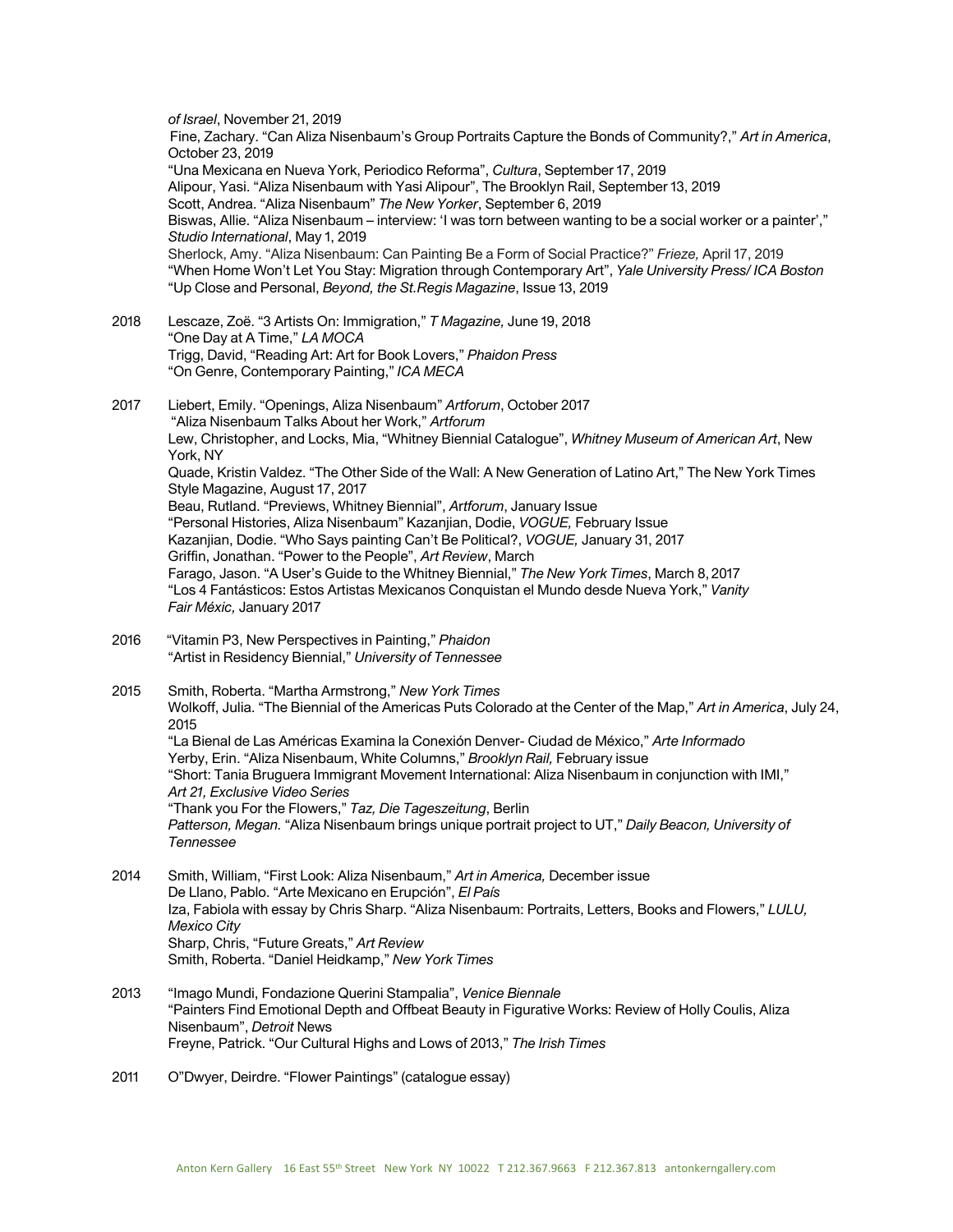- 2010 Bicas, Becky. "Aliza Nisenbaum 2010," *Acervo Cultural Casa Lamm*
- 2009 Marcus, David. "Alison Katz: You Talk Greasily," *Brooklyn Rail* Spadano, Paolo. "Allison Katz e Aliza Nisenbaum a Chicago," *Rivista Segno* Reisman, Leah. "Pieces by Parcel: Golden Age shows Internationally Assembled Exquisite Corpses," *Chicago Weekly* Burgher, Elijah. "Migration Patterns," *Art21*
- 2008 "Nominated Artists for the New Museum Altoids Award," *New Museum* "Illinois State University Exhibition," *Illinois State University*
- 2007 Cursico, Seth, "Handcrafted Optimism," *Daily Serving* Homes, Jeremy. "Handcrafted Optimism," *Time Out Chicago* Graham, Maxwell G. "Fifths," (catalogue essay)
- 2006 Myers, Terry. "Slowness" (catalogue essay)
- 2005 Smith, Laura. "The Possibility of Painting" "Slow Down: Contemporary Abstraction from Chicago," *The University of Texas at Tyler*

#### **PUBLIC COLLECTIONS**

Aïshti Foundation, Beirut, Lebanon Arts Council, Dublin, Ireland Hirshhorn Museum, Washington, D.C. Kadist Foundation, Paris, France KRC Collection, Voorschoten, Netherlands Minneapolis Institute of Art, Minneapolis, MN Museum of Contemporary Art, San Diego, San Diego, CA Museum Sander Darmstadt, Darmstadt, Germany Norwich Castle Museum, United Kingdom The Progressive Art Collection, Mayfield Village, OH Rennie Museum, Vancouver, British Columbia Tate, United Kingdom University of Chicago Booth School of Business Art Collection, Chicago, IL Whitney Museum of American Art, New York, NY

#### **AWARDS, FELLOWSHIPS, RESIDENCIES**

- 2021 Gala Honoree, Hirshhorn, Washington, D.C.
- 2020 Artist in Residency, Tate Liverpool, Remote commission due to covid restrictions
- 2019 Residency, Art on the Underground, London, United Kingdom Gala Honoree "Mexico A Land of Beauty", The Phillips Collection, Washington, D.C. Tate Americas Honoree
- 2017 Residency, MIA, Minneapolis Institute of Art, Minneapolis, MN Provost's Junior Faculty Diversity Development Award, Columbia University, New York, NY
- 2016 Artist Residency Program**,** LMCC, *Process Space,* New York, NY
- 2015-16 Sharpe Walentas Studio Program, Brooklyn, NY Fellowship for Immigrant Women Leaders, and Women's Cabinet, NYC Mayor's Office of Immigrant Affairs, New York, NY Artist in Residency, University of Tennessee, Knoxville, TN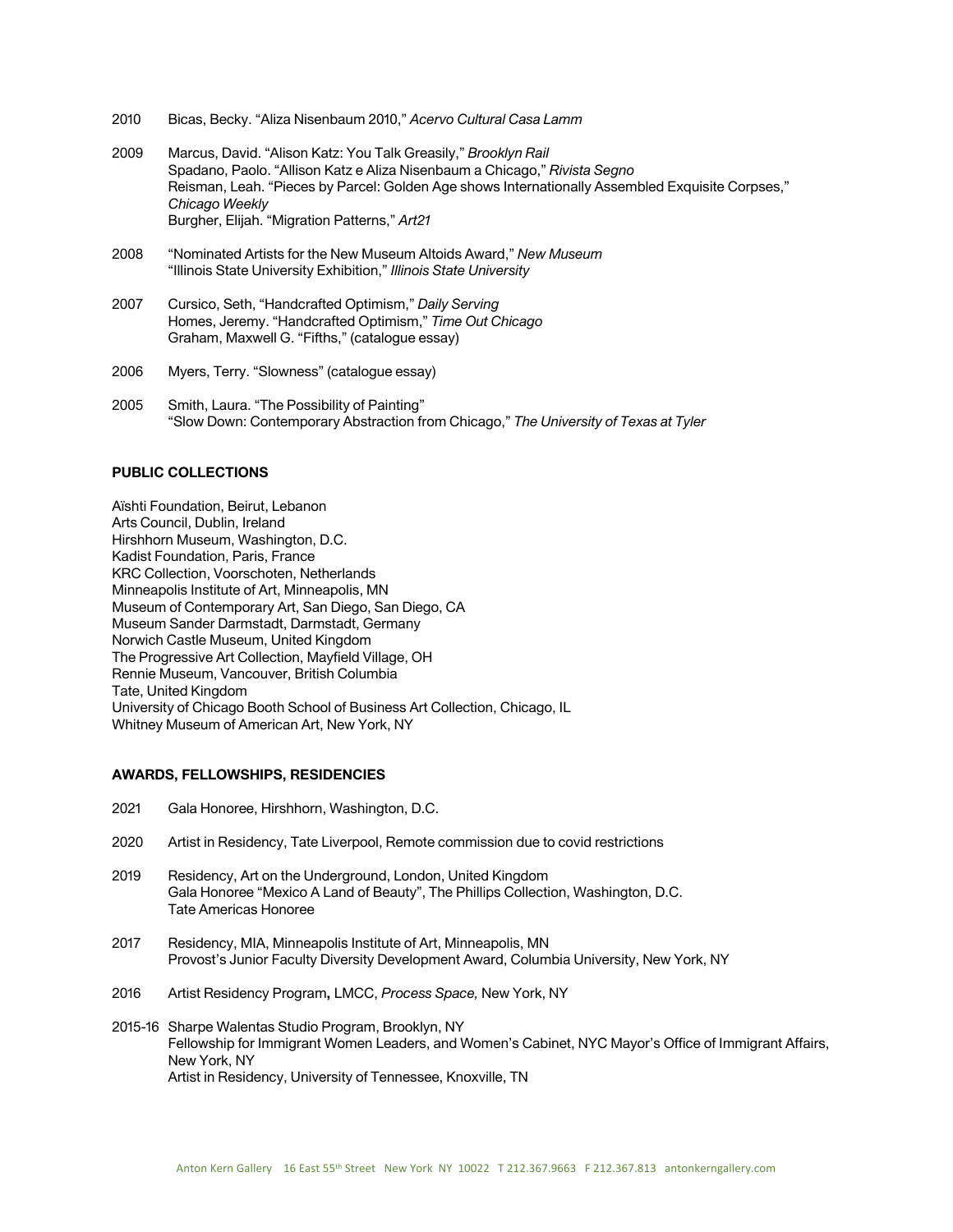- 2013 Rema Hort Mann Visual Arts Award Grantee, New York, NY
- 2011 Seminar "The Form of an Archive," Jumex Collection, Mexico City, MX
- 2010 SOMA Residency, Mexico City, MX
- 2008 The New Museum Altoids Award for Emerging Artists Mid-West Nominee, Michelle Grabner, New York, NY
- 2007 Richard Dreihaus Emerging Artist Nominee, Chicago, IL
- 2004 Trustee MFA Merit Scholarship for the Department of Painting and Drawing, The School of the Art Institute of Chicago, Chicago, IL

#### **ARTIST LECTURES**

- 2021 "In Conversation, Aliza Nisenbaum and Elliott Jerome Brown Jr.," The Renaissance Society and the Arts Club of Chicago, Chicago, IL "Complex Issues: Painting the NHS," Aliza Nisenbaum in conversation with Tom Kalin, Introduced by Dean Carol Becker, Columbia University, New York, NY Artist Lecture, University of Chicago, Department of Visual Arts, Chicago, IL
- 2020 "Symposium Vida Americana: Mexican Muralists Remake American Art 1925-1945," Whitney Museum, NY "(At Home) On Art and Community: Artist Talk with Aliza Nisenbaum," Hirshhorn Museum, Washington, D.C. "Tate Trustee conversation with curators Tamar Hemmes and Kasia Redzisz," Tate Museum online "LA MOCA trustee conversation with curator Mia Locks," MOCA online "Mixed Media Immigrant Artist Panel at MICA," Baltimore, MD
- 2019 Artist Lecture, Tufts, Middlesex County, MA Artist Lecture, Brandeis, Waltham, MA Visiting Artist, Painting Department Final Reviews, Yale University, New Haven, CT Artist Lecture, SAIC, Chicago, IL Artist Lecture, UCLA, Los Angeles, CA "Migration in Art, with Massimiliano Gioni, Nari Ward, and Aliza Nisenbaum with Dorothy Kosinsky and moderated by Natalie Bell," The New Museum, New York, NY and Phillips Collection, Washington, D.C. Artist Conversation with Oliver Basciano, Central St. Martins, London, United Kingdom
- 2018 Artist Lecture, UC Davis, Davis, CA Artist Lecture, Yale University, New Haven, CT Artist Lecture, VCU, Richmond, VA
- 2017 "LAB on Relation," The Kitchen, New York, NY Artist Lecture, Copper Union, New York, NY Artist Lecture, The New York Studio School, New York, NT Artist Lecture, Cranbrook Academy of Art, Bloomfield Hills, MI Artist Lecture, LaGuardia Community College, Queens, NY "Dialogue and Discourse: Constructing Identities: Modigliani and Cultural Appropriation," The Jewish Museum, New York, NY Artist Lecture, MCAD "Roundtable Discussion: Art as Community Platform, Transforming Practices of Engagement," Minneapolis Institute of Art, Minneapolis, MN "VALS", MFA in Visual Arts Lecture, Columbia University, New York, NY Visiting Artist Lecture, Boston University, Boston, MA "Panel Discussion: American Art in a Global Context, along with curator of the Whitney Biennial, Chris Lew, Donna DeSalvo, William Pope L. and Azad Raza," Whitney Museum of American Art, New York, NY "Lecture: Education initiative, WECAN," Whitney Museum of Art, New York, NY
- 2015 "Now? Now!" Museum of Contemporary Art, Biennial of the Americas, Denver, CO "Biennial of the Americas: The Visibility of Immigration, Aliza Nisenbaum," Biennial Pavilion, Denver, CO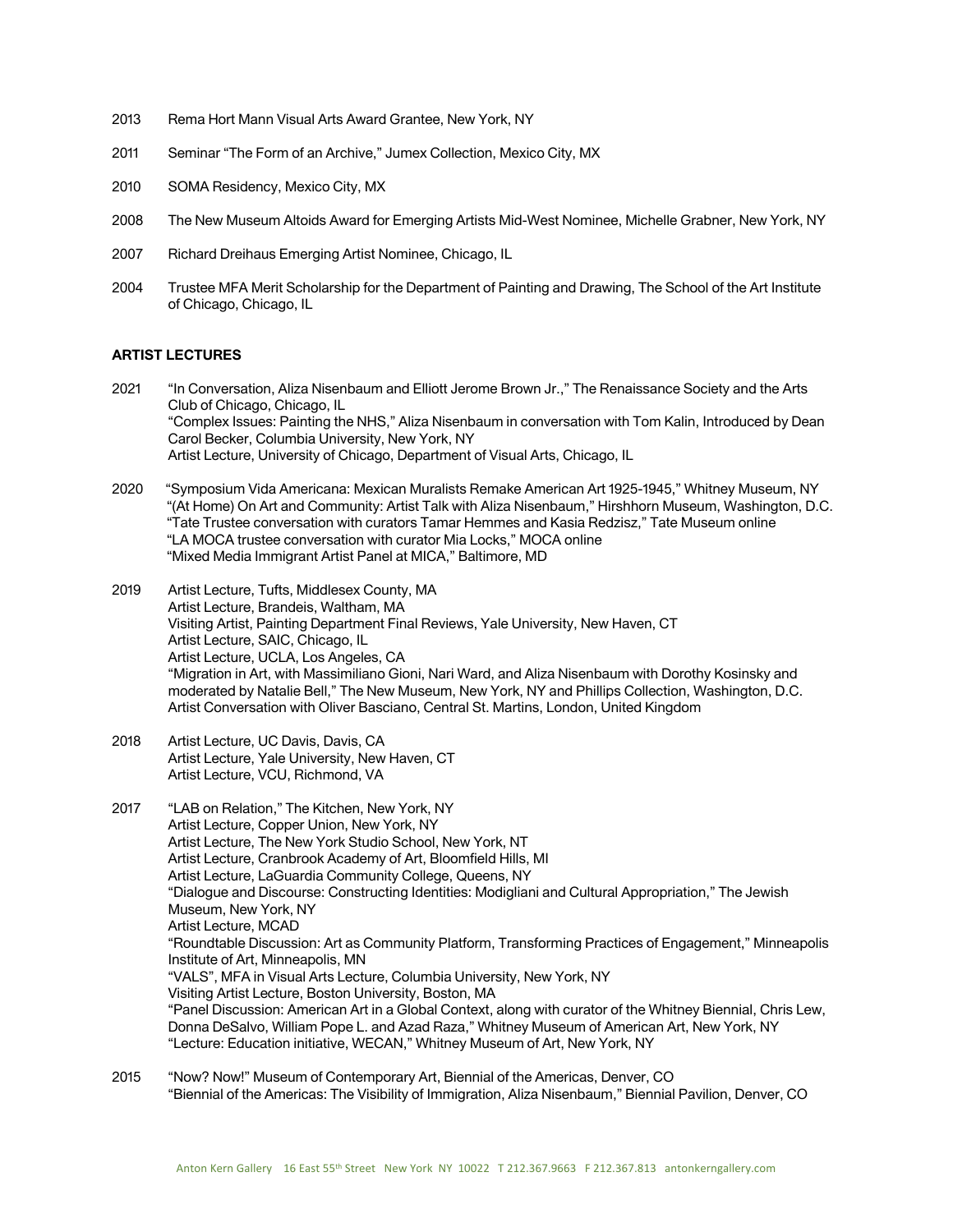Artist in Residence Lecture, University of Tennessee, Knoxville, TN

- 2014 "Panel: Melanie Smith, Martin Soto Climet, Chris Sharp, and Aliza Nisenbaum, in conjunction with the exhibition Aliza Nisenbaum: Portraits, Letters, Books and Flowers", LULU Project Space, Mexico, MX Visiting Artist Lecture, Smith College, Northampton, MA
- 2007 Visiting Artist Lecture, The School of the Art Institute of Chicago, Chicago, IL

#### **TEACHING/SERVICE**

- 2021 Director of Graduate Studies, Columbia University School of the Arts, New York, NY
- 2020 Subcommittee Chair, Diversity Equity and Inclusion Committee, CUE Art Foundation, New York, NY

2018- Board member, CUE Art Foundation, New York, NY Present

- 2018 Juror Rema Hort Mann Emerging Artist Award, New York, NY and Los Angeles, CA Juror Dedalus Foundation Award, New York, NY
- 2017 Just Societies Task Force, Columbia University, New York, NY Public Introduction, LaToya Ruby Frazier Lecture, Lenfest Center for the Arts, Columbia University, New York, NY
- 2016 Public Introduction, William Kentridge Lecture, Altschul Auditorium, Columbia University, New York, NY
- 2015-7 Director of Graduate Studies for Curriculum, Columbia University School of the Arts, New York, NY

2015- Assistant Professor of Professional Practice in Visual Arts, Columbia University School of the Arts, New York, Present NY

- 2015 AIR, Visiting Professor Artist in Residency, Graduate Seminar on art and ethics, Undergraduate Advanced Painting and Drawing, The University of Tennessee at Knoxville, Knoxville, TN
- 2014 SAIC MFA low-residency program, NY graduate advisor, New York, NY
- 2011-3 School of Visual Arts, History of Photography 19th and 20th Centuries, Theory and History of Modern Art honors seminar, New York, NY Immigrant Movement International, English through feminist art history, Queens, NY
- 2009-14 LaGuardia Community College, Drawing, Queens, NY
- 2011-2 Purchase College, SUNY, Painting 2, Drawing, Purchase, NY
- 2009 Columbia University, MFA thesis review committee panelist, New York, NY
- 2007 University of Chicago, Lecturer, Drawing, Graduate Advising, Chicago, IL
- 2007-8 De Paul University, Color Theory, Design, Chicago, IL
- 2006-8 Northwestern University, Chicago, Beginning Painting, Evanston, IL
- 2005-8 School of the Art Institute of Chicago, Painting 1, Advanced Painting, Figure Drawing, Summer Intensive Painting Seminar, Chicago, IL
- 1997-9 Universidad Iberoamericana, Public Institutions, Women's Shelters, and Mental Health Institutions